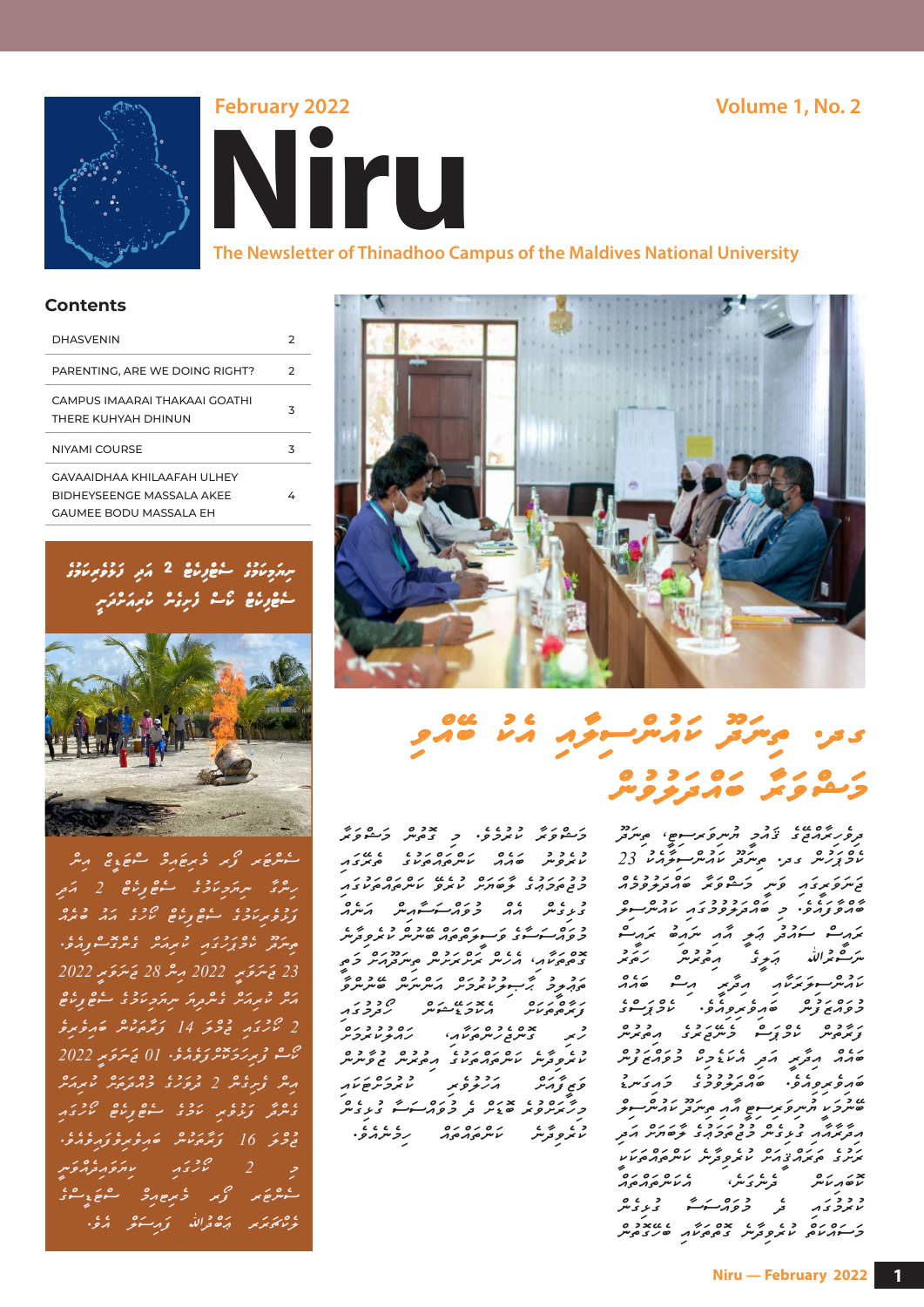#### **Niru — the newsletter of Thinadhoo Campus**





ﺮﻩ ﻣﻪ ﺭ ﺩﻩ ﺩﻩ ﺩﻩ ﺩﻩ ﺩﻩ ﺩﻩ ﺩﻩ ﺩﻩ ﺩﻩ ﺩﻩ ﺩﻩ ﻣﻮ ﺩ د د د د ده ده در دوره بده در<br>المری در این عروفه در سواران و انگریز است څږ د د د ده<br>کردېږده وکرکانگر د در مانځري پروپورې <u>ﺧ</u>َﺮﻣُﻮ ﺣﺮﻣُﺮﺣَﻘَﺮ ﻣَﺮﻣِ ﺣَﻨﻤﺮ ﺣَﻨﻤﺮ ﺣَﻨﻤﺮ ﺣَﻨﻤﺮ ﻣُﺮْﻣُﻮ 16 ﻣَﺮَﻳُﺮِﻣَﺮَ ﻣِﺮَﻣُﺮِﻣِﺮُﻭْ ﻣُﺮِﻣُّﺮَّ ﻣِ زموز شورورد بروستوی برور دو، ދާއިރާ ފެށިގެން ދިޔައީ ސާނަވީ ތަޢުލީމަށްފަހު ގދ.އަތޮޅު دو د در درده عدد در دوره حدد در<br>میبرخ دیرمای بر سوسوه سرح جامحدرد و می މަސައްކަތްކުރަން ފެށި ހިސާބުންނެވ.ެމާލީ ޙާލަތު ތަންނުދިނުމާއި ރަށުން އިތުރަށް ކިޔެވޭނެ މަގު އޭރު ِمَرِخُوَمَ شَرْحَمِ ﴾ 2000 - وَسَرَ مَرَيْرِءُ صَنْعَو محد د دورور<br>سرسروچروٹر دور مصرف خوبہوچ چرمندی غ سوسوم دورہ دورہ دورہ ، دورہ ، دورہ ، دورہ ، دورہ ، دورہ ، دورہ ، دورہ ، دورہ ، دورہ ، دورہ ، دورہ ، دورہ ، د އަމިއްލަ ފައިމަށްޗަށް ތެދުވެ ޒިންމާދާރު އަދި އާއިލާ رد ده ده در ده در ده درد ده کردن کرد.<br>وزیرویزهٔ وَکر دِرَکار ودی ممار دورو څږ د د د دور دوره د مرکز ދިވެހިރާއްޖޭގެ ޤައުމީ ޔުނިވަރސިޓީގެ ތިނަދޫ ކެމްޕަހުން ى<br>2004 – خەش مەكەش كىلەن مەكەن ئارلىق مەك ڪمڪر ڪِمُڪِ ڪِمِڪِ ڪِ ކިޔަވަން ފުރުސަތު ލިބުނު ހިސާބުންނެވ.ެ އެޑްވާންސް ސަރޓިފިކެޓް އޮފް ޕްރައިމަރީ ޓީޗިންގ سره دره دو دوده و هرمرکبر<br>سرهروحرور ارضامند سونتری و عرمرکبر ޓީޗަރެއްގެ ވަޒީފާ އަދާކުރަން ލިބުނު ފުރުސަތުވެގެން ދިޔައީ ކިޔަވައިދިނުމުގެ ދާއިރާއިން އިތުރު ތަޖުރިބާތަކެއް ކުރަން މަގުހުޅުވިގެން ދިޔަ ދޮރަކަށެވެ ވަޒީފާގެ ބުރަ މަސްއޫލިއްޔަތު އަދާކުރަމުނ،ް އާއިލާގެ ކަންތައް ބަލަހައްޓަމުން އިތުރަށް ތަޢުލީމު ޙާސިލުކުރުމަކީ ފަސޭހަ ރާސްތާއަކަށް ނުވި ކަމުގައިވިޔަސް ހިއްވަރާއެކު މަސައްކަތްކޮށް ދިވެހިރާއްޖޭގެ ޤައުމީ ޔުނިވަރސިޓީން رىگرى غۇمۇكە ھەمرى 2015 كىلىمىڭ 2015 ގައި ޙާސިލުކުރުމަށްފަހު 2020 ގައި މާސްޓަރ އޮފް އެޑިޔުކޭޝަން ޙާސިލުކޮށްފައި ވަނީ ވެސް ދިވެހިރާއްޖޭގެ ޤައުމީ ޔުނިވަރސިޓީންނެވ.ެ ދިވެހިރާއްޖޭގެ ތަޢުލީމީ سوم د د د د د د د د د د د د د د د د د د ހޯދަން ޝައުޤުވެރިކަން ހުރި ކޮންމެ ދިވެހި ޒުވާނަކަށް ފަހި ފުރުޞަތުތަކެއް ދިވެހިރާއްޖޭގެ ޤައުމީ ޔުނިވަރސިޓީއިން ލާމަރުކަޒުކޮށ،ް ތަފާތު د د ده در دوره<br>مرحوز دومبرکو در دوسوی سرویس در در ِى دِی ِ ِ ِ ِ ِ ِ ِ ِ صِ صَحِیْحِ وَ مِرِ تَحْکُمُ مِنْ رَوْمَ وَ ِ ِ ِ َ مِرَّ مِرَ مِرَةٍ وَ اللّ

### **Parenting... are we doing it right?**



**Shihanath Ibrahim**

Raising a confident, empathetic, and successful child is a dream of every parent. They want their children to be the best they can be. However, in the process of achieving that, many parents overstep the bounds and get confused about their roles. Parents become 'lawnmowers' or 'helicopter parents', making sure that they clear all the roadblocks for their children to make them successful in life. But doing so, are they really helping them to become successful or the other way around?

I believe that, in our society, most of the parents often overdo things which children can easily do. Overfunctioning has become a norm in todays' society. Parents have been taking all the responsibilities ranging from simple to complex tasks assuming that would help their children to be successful in life. Oftentimes, it is seen that instead of delegating age-appropriate responsibilities to children, parents take on all the chores, small things like tying shoes, arranging teenagers' rooms, putting dirty clothes in the bin or machine and washing the dishes for them assuming doing all these would help them to become 'that better person' which parents always wish for.

Parents not only do all the work for the children at home, but they also tend to attend school related responsibilities for them. It is very common to see parents taking all the responsibilities of school related work to an extent that most of the work is also done by the parents themselves. Instead of helping the child in completing school tasks, parents themselves do it. They stay awake to complete that 'science project' or that 'art work' while the child is 'peacefully' sleeping. Moreover, carrying bags, books and even umbrellas for the teenager who is even taller than the parent is trending in our society. Likewise, the trend continues as children become adults too; parents in our society are seen accompanying their children to university application visits or even to job interviews literally becoming a shadow.

Furthermore, overparenting has become a norm that parents constantly mitigate stress and mow down any obstacle that their children experience, depriving them of opportunities to develop essential skills needed for life. Ghost writing that essay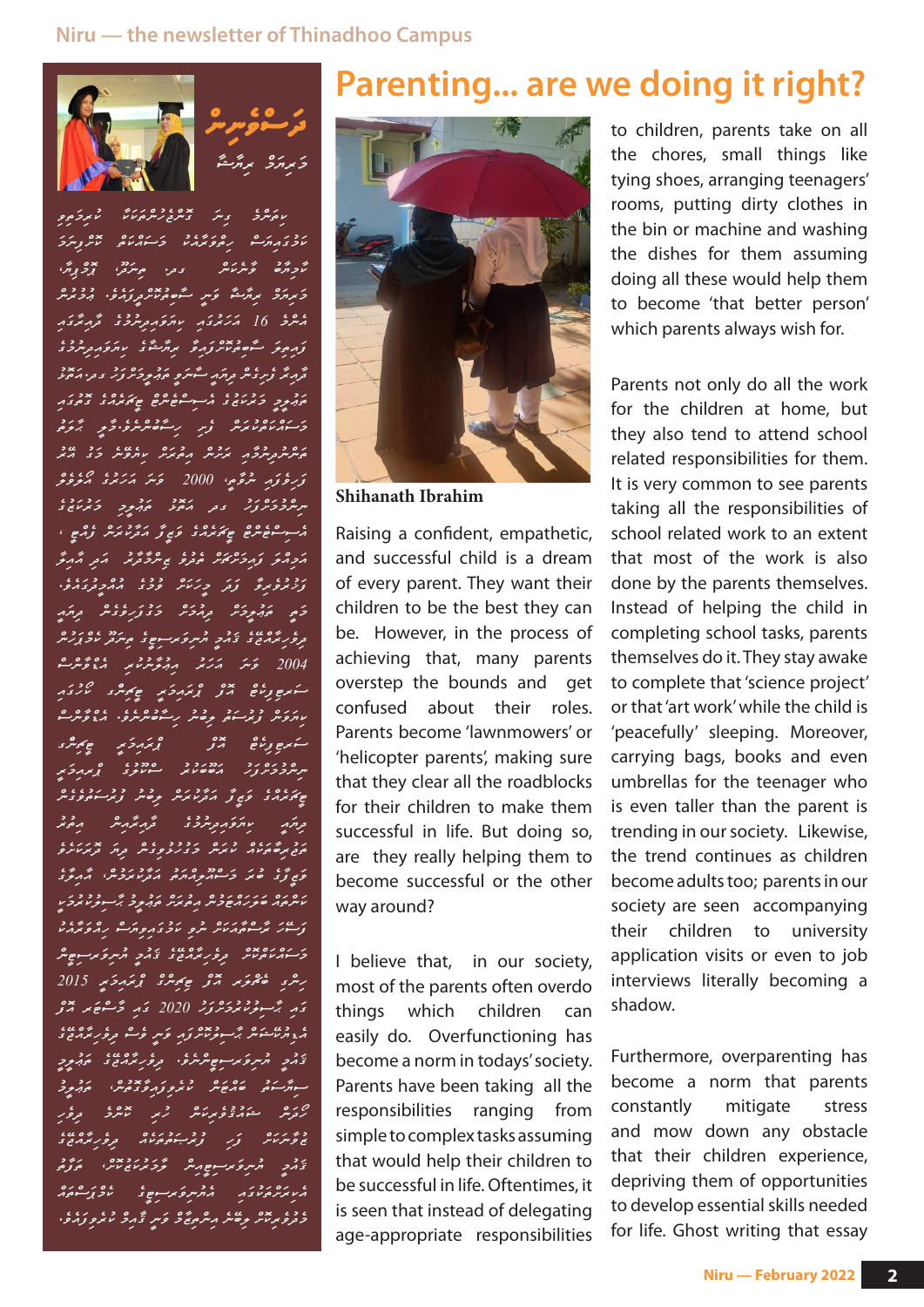**Niru — the newsletter of Thinadhoo Campus**

or putting together that project surely would speed things up for them , but doing so, parents are blindly depriving children to develop important skills like problem-solving abilities and the chance to overcome challenges which are an essential part of growing.

Studies done on the topic suggest that overparenting has stemmed from a "cocktail of dread" that us parents have; the fear of children getting injured, anxiety of children not achieving success academically or socially in the absence of constant supervision, and worry that not catering to a child's every need will somehow lead to irreparable psychological damage. Hence, the parents' intentions are really good but how they have been doing it needs to be reflected and changed. We parents need to think outside the box hat failure, struggles, disappointments, discomfort and challenges teach children to become resilient and independent.

To sum up, over-parenting can potentially lower children's selfconfidence, self-esteem and at the same time stop them from preparing for the real world ahead. Thus, it is time for parents to stop hovering over and mowing down the obstacles for children and step back and guide them through difficulties to build the muscles needed for life.



# conunidation eretitor eretit og conunidation egu<br>Gant New York egg in den egge

ح د ده ده ده<br>در ده در المدارس ހިފާނަމަ ގަޑިއަކަށް 700 ރުފިޔާ ކަނޑައެޅިފައިވާއިރ،ު މުޅި ދުވަހަށް ر تٌوسرَى 3000 ، حرومَہ ماہر مرد عامر مرد م دد د ۶ در در در در د.<br>در اس در اس کامر در در د. ބޮޑު ކްލާސް ރޫމެއް ވަކިން ހިފާނަމ،ަ ، د ۶ ده دو، دو، د<br>مەندىن س<sub>ە</sub>رىشۇشى ئىرىمى <sub>خ</sub>دمزند 250 کروگری مرجع دد د ) ذات دور و دوره د<br>تر المرار عن المرسوم المرسوكور <sub>م</sub>ح م مركز من حقيق 200 مركز كلية المركز ރޭޓުންނެވ.ެ އަދި ދުވަހު ކުއްޔަށް ހިފާނަމަ مصد عرضه حديد مشر مشر المريد ى سەنزىم ئۇستىردە 800 كىرى*م مى*ر ކުއްޔަށް ދޫކުރާ ގޮތަށް ހަމަޖެހިފައިވެއެވ.ެ غ دہ دوم دوم<br>حری ہ*ے پوسرو*سو ہومزد ہوم ﮐﯽ ﺩﻩ ﺩﻩ ﺩﻩ ﺩﻩ ﺩﻩ ﺩﻩ ﺩﻩ<br>עכ נָרש <del>ﺪ</del> <del>ﺩ</del>ﻩ ﻭ <u>ﺩ</u> ދޫކުރެވޭ ތަންތަނުގައި ހިމެނިފައި ވެއެވ.ެ އެހެންނަމަވެސް ފޮޓޯ ނެގުމަށް އަންނަ ފަރާތަކަށް އަގަކާއި ނުލައި ފޮޓޯ ނެގުމުގެ د د د د دوره د د در دورو.<br>توند سور د دورو در دورو. ސަރުކާރުގެ ރަސްމީ އިދާރާތަކާއި އަމިއްލަ ޖަމިއްޔާތަކުގެ އިތުރުން އަމިއްލަ ފަރުދުން ބާއްވާ އެކިއެކި ހަފްލާތަކާއި އިވެންޓްތަކަށް ތިނަދޫ ކެމްޕަސްގެ އިމާރާތުގެ ތެރޭގައި ހިމެނޭ ވަކިވަކި ތަންތަން ކުއްޔަށް ދޫކުރާގޮތަށ،ް 2016 ވަނަ އަހަރުން ފެށިގެން ވަނީ ހަމަޖެހިފައެވ.ެ މިގޮތަށް در دور دو دور دور دور دور<br>دوچرس زرس موزمی مرد مسر دور د دو دون دون دون دون دون<br>موسرتو سروپر در سرگر سرگر دون އިތުރުން ވިނަގަނޑު ހިމެނޭ ސަރަހައްދު ކުއްޔަށް כככי י גוב גובה גופה בית הית<br>בנו איפצה פהפי הבניית היית בית היית ده ره دود ، محمد در محاور ۱۳۵۵<br>מהחינ تر عمرہ توجہ قرصوں کے مرکز مقدم ސަރުކާރުގެ އިދާރާތަކުން އެކި ކަންކަމާގުޅިގެން ބާއްވާ ވޯރކްޝޮޕްތަކާއ،ި ބައްދަލުވުންތައް دد د د د د د ۶۰<br>حوړکرو، د حدي پر کوړ کړه د۶ ، د کا خاره در د د عدد د مختلف دره<br>مختلف سایت سویس در اور د مختلف اور محمد اور د مختلف در اور در اور در دارست د ބޭއްވުމަށ،ް ކެމްޕަހުގެ ވިނަގަނޑު ކުއްޔަށް ހިފާ ފަރާތްތައްވެސް މަދެކޭ ނުދެންނެވޭނެއެވ.ެ غ د د د د د د د<br>چې پر مو<sub>ک</sub>ومبرو سون<sub>ځ</sub>ړۍ رحو د د ﺧﺮﺩﺩﺩ , 20 ﺩﻩ , 20 ﺩﺭﻩ<br>ﺣﺮﺣﺒ<del>ﺮ</del>ﺩﻩ <del>ﺯ</del>ﮬײﺮﻯ *ﺯﻏﺮﻩ*ﻣﻮﻣﺮﻭﺳﻮ ﺩﺱﺭﯨﺲ ފާހަގަކޮށްލެވެއެވ.ެ ކެމްޕަސް އިމާރާތުގައި ده ره دو دو روبر در دوره<br>دارابرس تردانوی وسروسرار اروسروس כסים כל כלי יודעי גרודיו<br>אממית "בנודעפיית "משמש" איית ב'מיליצמ އޮންނަނީ ވަކި އުޞޫލަކުންނެވ.ެ އެގޮތުން މިފަދަ ތަންތަން ކުއްޔަށް ދޫކުރެވެނީ ގަޑިއަކަށް ނުވަތަ ވަކިވަކި ދުވަހަށް ކުއްޔަށް ދޭ އުސޫލުންނެވ.ެ